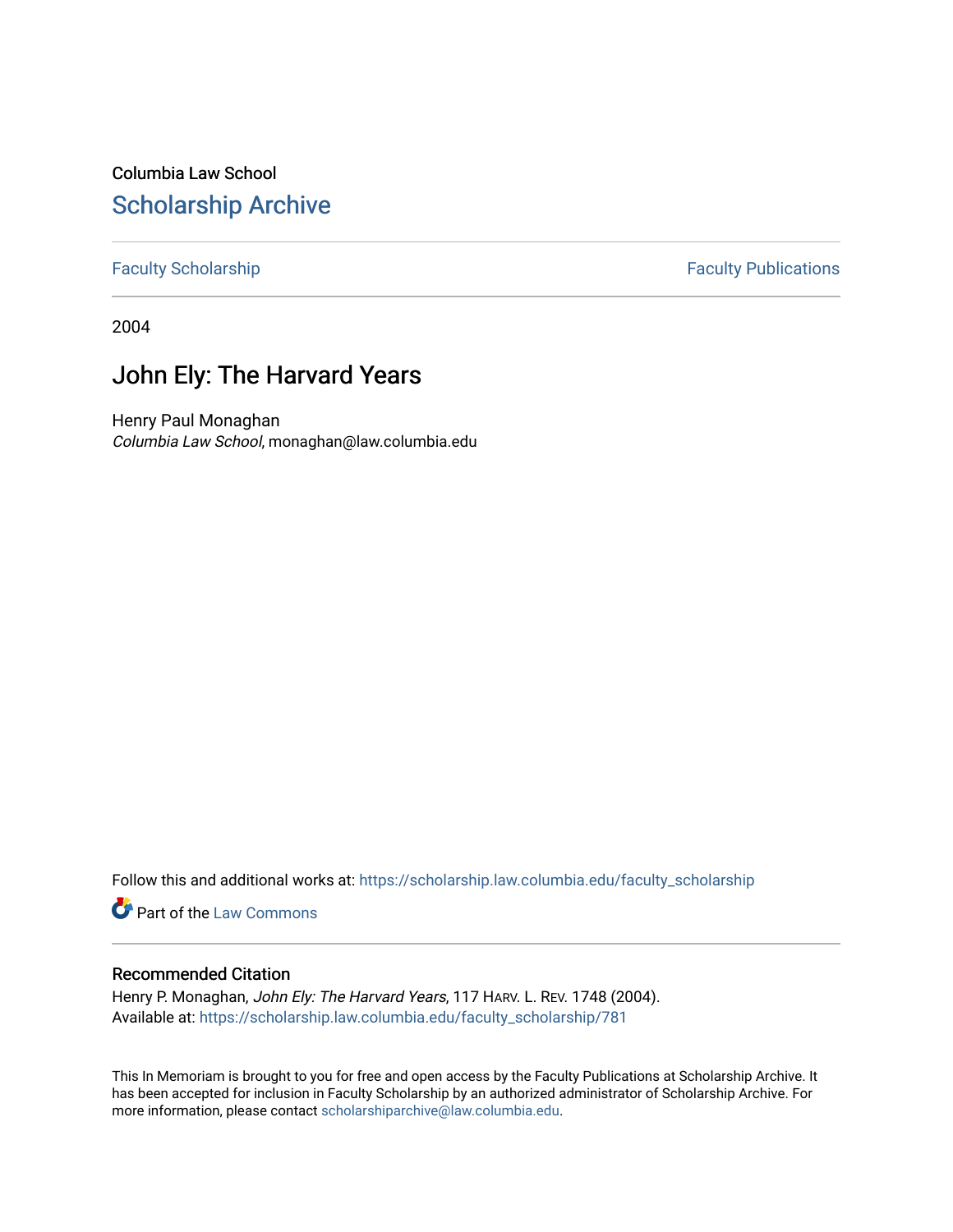expectations of succeeding decades, seek out divergences we now assume to have been always present. It may be useful, for purposes of history it is still too soon to write, to suspend those expectations. We rightly celebrate John Ely and his work here. We may also want to recall the uncommon bustle of the place and time within which much of that work was done.

# *Henry Paul Monaghan\**

#### *John Ely: The Harvard Years*

John Ely's life ended too soon, on October 25, a few weeks before his sixty-fifth birthday. Six months earlier, Yale had awarded him an honorary Doctor of Laws. The citation accompanying the award stated, "Your work set the standard for constitutional scholarship for our generation." It is, I believe, particularly appropriate that this *Law Review* dedicate an issue to John's memory. John taught at Harvard Law School from 1973 to 1982. During that time he produced his signature work, *Democracy and Distrust,'* and the articles most closely associated with his name, several of which appeared in this *Review.*

I met John shortly after his arrival at Harvard Law School, at a forum on *Roe v. Wade.2* We argued that *Roe* was an abuse of judicial power, not because the decision conflicted with our ideas of progress but because nothing in the text, structure, or history of the Constitution suggested that the abortion issue fell within the Court's domain. Moreover, no metric existed by which the Court could resolve abortion-related issues in a principled way. (As John later wrote, *Roe* "is *not* constitutional law and gives almost no sense of an obligation to try to be."<sup>3</sup> ) From that point on we saw a good deal of one another.

I lack the literary skills of a biographer necessary adequately to describe John's personality. John was quite proud of his considerable academic achievements, but he wore the marks of success quietly. He was private and wholly unassuming in manner. Endowed with a gentle and playful wit, he greatly enjoyed good humor. In his judgments,

<sup>\*</sup> Harlan Fiske Stone Professor of Constitutional Law, Columbia Law School.

**JOHN** HART ELY, DEMOCRACY **AND** DISTRUST. **A THEORY** OF JUDICIAL **REVIEW** (i98o).

*<sup>2</sup>* **410** U.S. **I3 (1973).**

**<sup>3</sup>** John Hart Ely, *The Wages of Crying Wolf. A Comment on* Roe v. Wade, 82 **YALE** L.J. **920,** 947 **(1973).**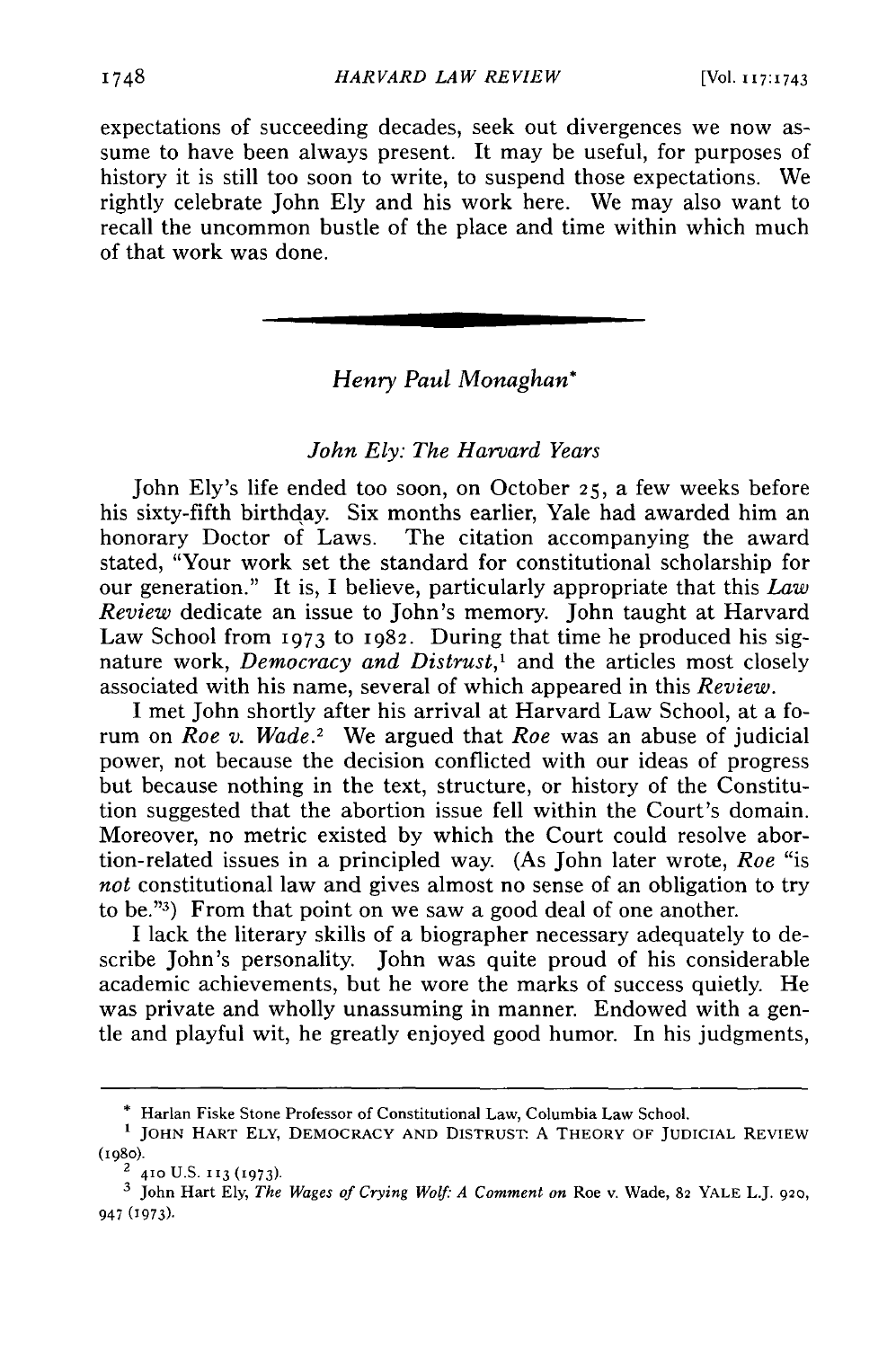John was eminently fair and dispassionate  $-$  I never heard him characterize anyone or any work in pejorative or dismissive terms. John took great pleasure in and was intensely loyal to his friends, and greatly valued the lifelong friendships he made while at Harvard. John's nonlegal interests were wide-ranging, extending from philosophy, literature, music, and ballet, to sports and scuba diving. Finally, John had his faults, of course. As his friends well know, on his very best days John was not long on patience.

John was a particularly gifted writer, and his prose sparkled with his gentle wit. One reason that *Democracy and Distrust* is so successful is that its important points are made with both wit and eloquence. Consistent with his character, however, that wit was never employed at anybody else's expense. John's years at Harvard were productive ones. Several of his articles were incorporated into *Democracy and Distrust.* In addition, this *Review* published two other articles of enduring importance. One dealt with an important methodological question of First Amendment jurisprudence: how should the Court treat legislation not directed at protected speech but that nonetheless includes some speech within the general statutory prohibition?<sup>4</sup> In such situations, John argued that a meaningful balancing test should be employed. John also wrote my favorite article, an outstanding examination of the *"Erie* problem." While the topic is too complex to pursue in detail here, John challenged the embedded Harvard Law School orthodoxy as mistaken in important aspects. <sup>5</sup>

John's most significant work was, of course, *Democracy and Distrust,* published in 1980. This is the single most cited work on constitutional law in the last century.6 It is and will remain for a very long time to come a rite of passage for all those who hope to do serious work in the field of constitutional law.

**<sup>4</sup>** John Hart Ely, *Flag Desecration: A Case Study in the Roles of Categorization and Balancing in First Amendment Analysis,* 88 HARV. L. REV. 1482 (1975) (assessing the famous draft card desecration case, *United States v. O'Brien,* **391** U.S. 367 (1968)).

**<sup>5</sup>** John Hart Ely, *The Irrepressible Myth of* Erie, 87 HARV. L. REv. 693 (1974). The entrenched wisdom was that *Erie Railroad Co. v. Tompkins,* **304** U.S. 64 (1938), required the federal courts to apply state substantive law whenever state law was applicable *ex proprio vigore.* How to define "substantive" became the bone of contention. *Compare* Guaranty Trust Co. v. York, 326 U.S. 99, **109** (1945) (Frankfurter, J.) (defining state rules as substantive when they "determine the outcome of litigation"), *with* HENRY **M.** HART, **JR. &** HERBERT WECHSLER, **THE** FEDERAL **COURTS AND** THE FEDERAL SYSTEM, 659-60, **678 (1953)** (articulating the orthodox view that state rules are substantive when they affect "primary private activity"). Chief Justice Warren's opinion in *Hanna v. Plumer,* **380** U.S. 460 (1965), rejected both Frankfurter's and Hart's framework when the validity of a federal statute or rule was involved. John was Warren's clerk at the time. Further, your deponent sayeth not.

**<sup>6</sup>**Adam Liptak, *John Hart Ely, a Constitutional Scholar, Is Dead at 64,* N.Y. TIMES, Oct. **27, 2003,** at **B7.**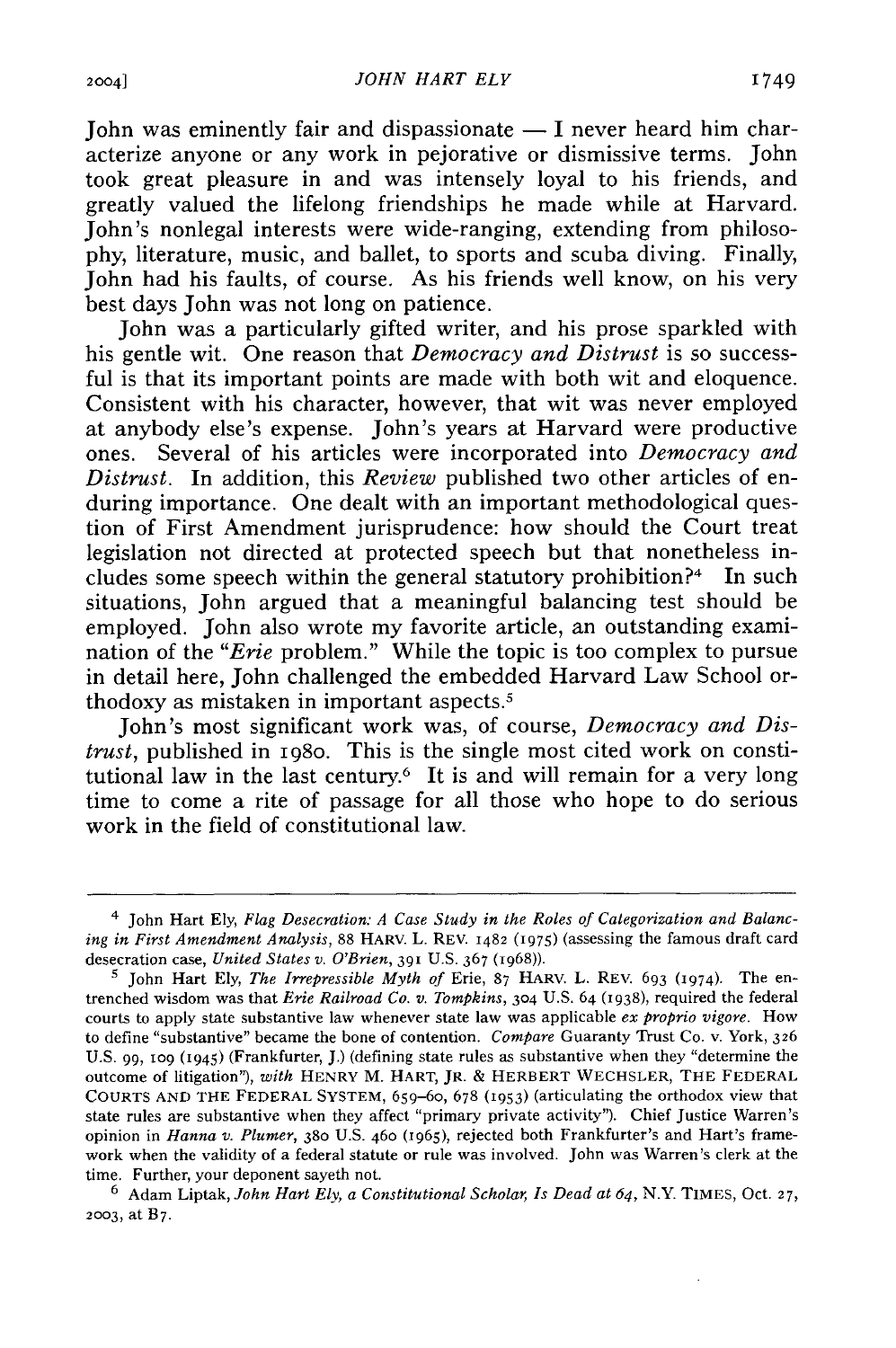*Democracy and Distrust* analyzes American constitutional law through the lens of democratic political theory, not history-based originalism. Essentially, *Democracy and Distrust* is two books. Book One (Chapter 3) is a sustained attack on fundamental rights theory  that is, upon judicial and academic efforts to fashion fundamental interests that are not grounded in the constitutional text, history, or structure. John's attack on *Roe v. Wade* was the precursor to his *Foreword* in this *Review* entitled *On Discovering Fundamental Values,* which in turn constituted his argument in *Democracy and Distrust.* His fundamental point was that, in their open-ended efforts to discover non-textually based fundamental values somewhere "out there"7 (for example, in reason, natural law, consensus, or tradition), judges embark upon little more than a voyage of self-discovery, "whether or not [they are] fully aware of it." $\delta$  This line of criticism drew inspiration from John's strong grounding in British empirical philosophy; indeed, Chapter 3 reads as though it were penned by David Hume.

John's attack on fundamental rights theory is, I believe, the finest piece he ever wrote. But that part of *Democracy and Distrust* has been overshadowed by the remainder of the book. *Democracy and Distrust* defended an important affirmative judicial role in constitutional adjudication: courts, he argued, had a legitimate and important role in reinforcing the Constitution's democratic aspects in order to ensure effective access and representation to minorities previously excluded from effective participation in the political process. John developed this "representation-reinforcing" conception of judicial review by examining impermissible barriers to voting and political speech. His final chapter, *Facilitating the Representation of Minorities,* extended his analysis into the legislative process itself, the area of suspect classifications. There, he tried to develop the full implications of a principle that classifications discriminating against minorities justifiably bore a heavy burden of justification. That analysis, of course, is widely understood as the classic exposition of the *Carolene Products* footnote.9

The Harvard years were professionally happy ones for John. But he had a restless streak. While at Harvard, he took a year's leave to serve as general counsel to the Department of Transportation. After publishing *Democracy and Distrust,* John felt the need for a new challenge. Two choices were available: dean of Stanford Law School, or (temporarily, of course) a detective in a California police department. John took the former opportunity and served as Stanford's dean from

**<sup>7</sup>** ELY, *supra* note i, at 48.

**<sup>8</sup>** *Id.* at 44.

**<sup>9</sup>** United States v. Carolene Prods. Co., **304** U.S. 144, **152** n.4 (1938).